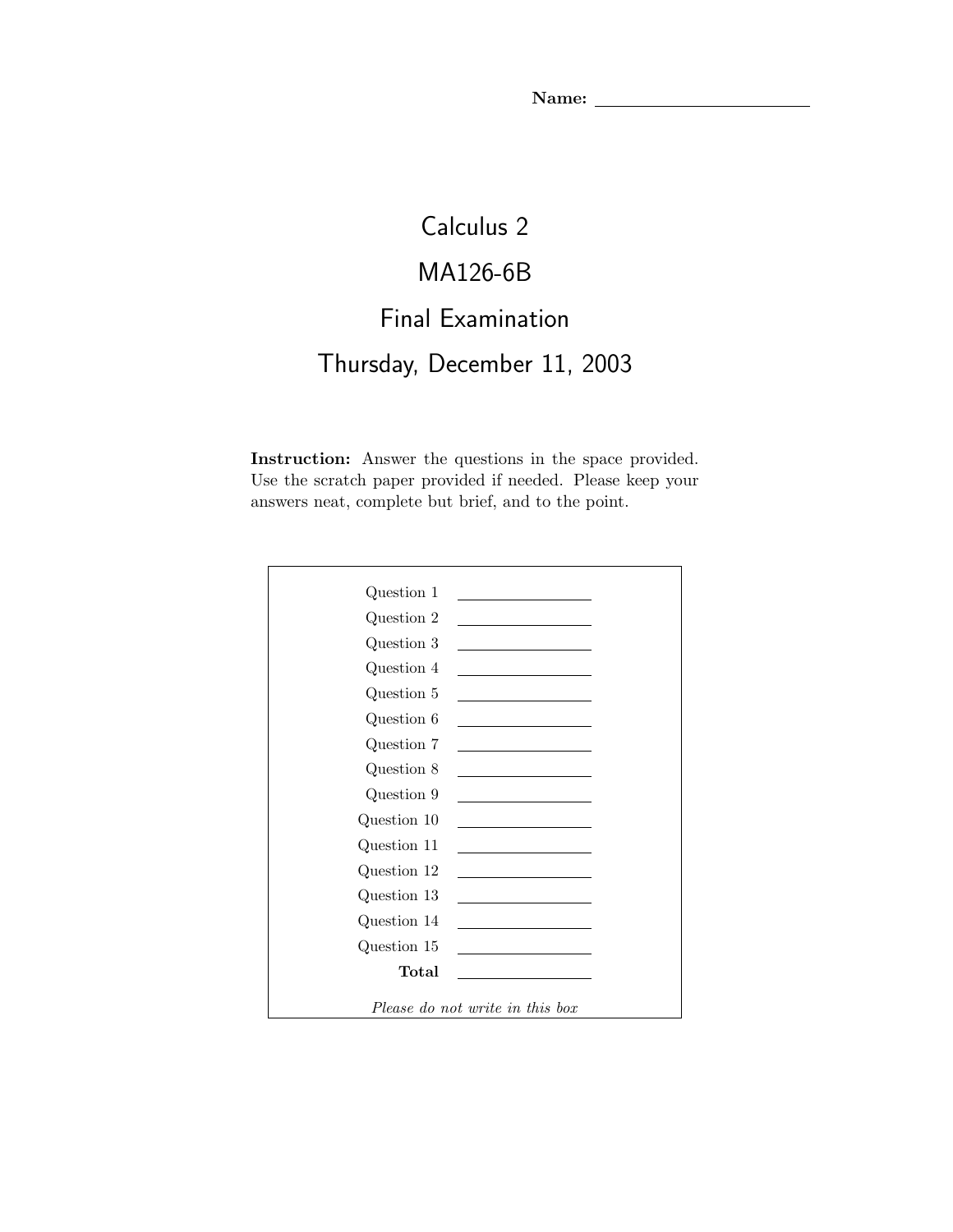QUESTION 1. Evaluate the integral:

$$
\int_0^{\pi/4} \frac{x}{\cos^2 x} \, dx.
$$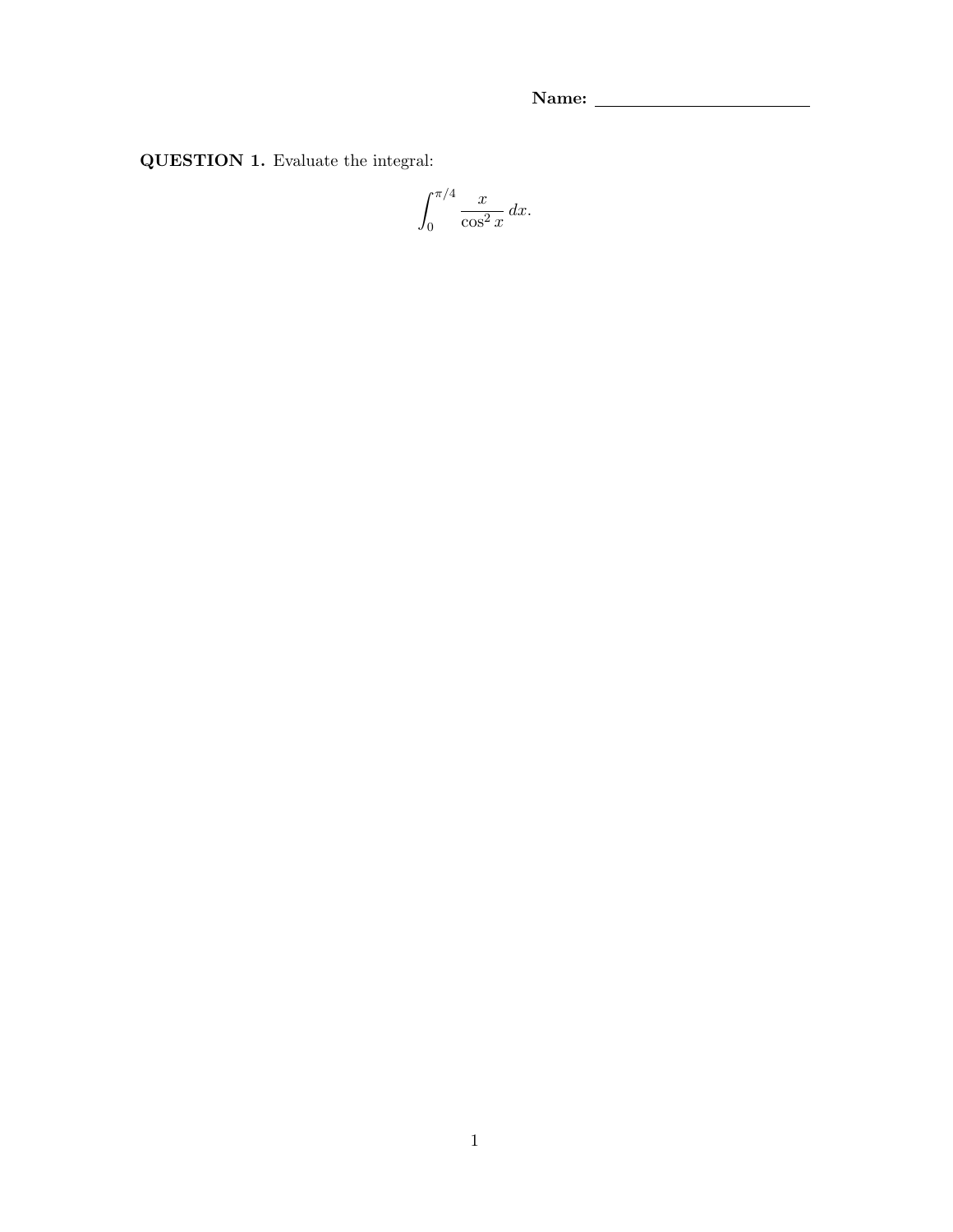QUESTION 2. Evaluate the integral:

$$
\int \frac{dx}{x(x^2+1)}.
$$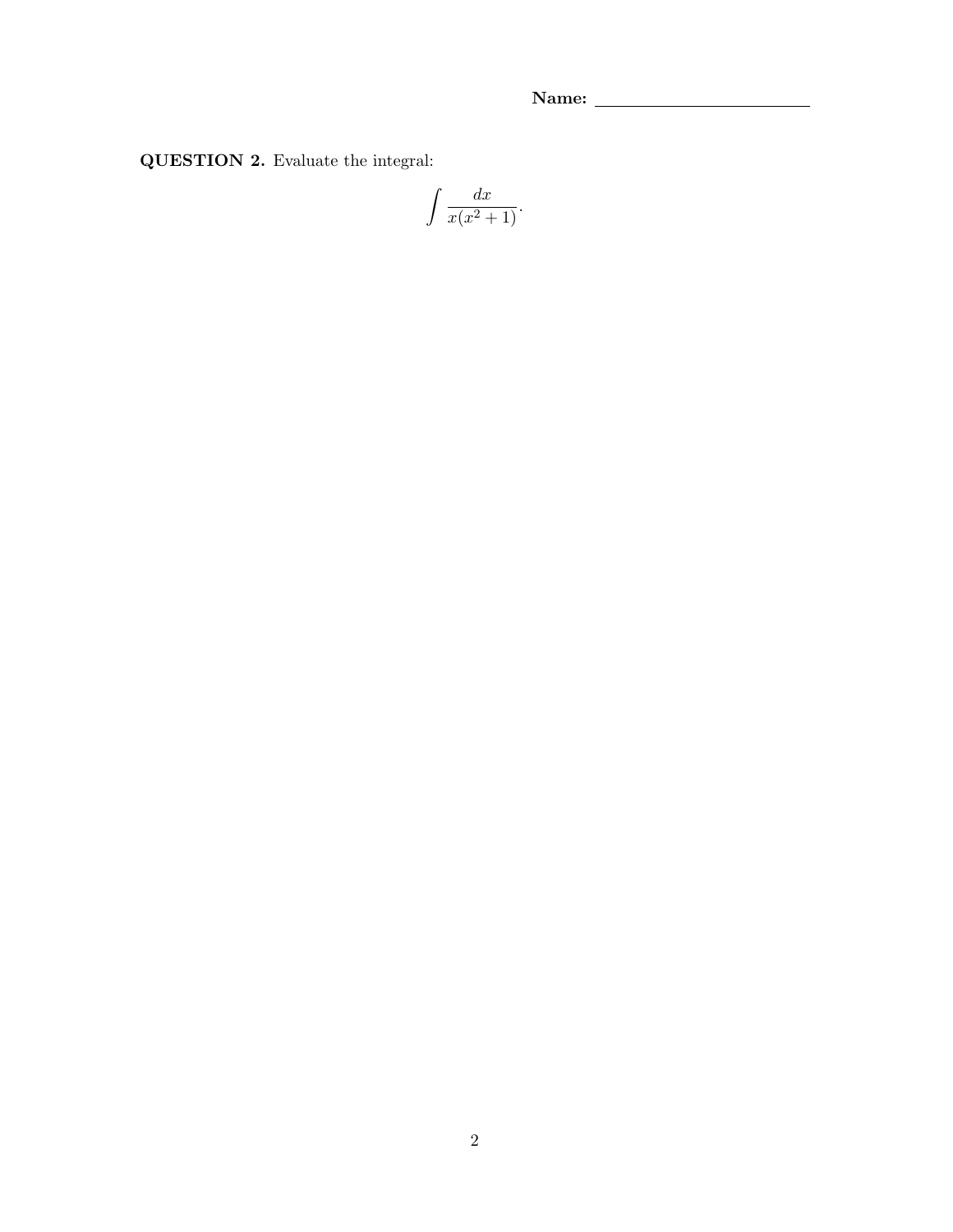**QUESTION 3.** The midpoint method  $M_n$  is used to approximate the following integral:

$$
\int_0^1 e^{x^3} \, dx.
$$

How large should one choose n in order to guarantee the error is less than  $10^{-6}$ ? Hint: Recall that the error in the midpoint method can be estimated by:

$$
|E_M| \le \frac{K(b-a)^3}{24n^2}.
$$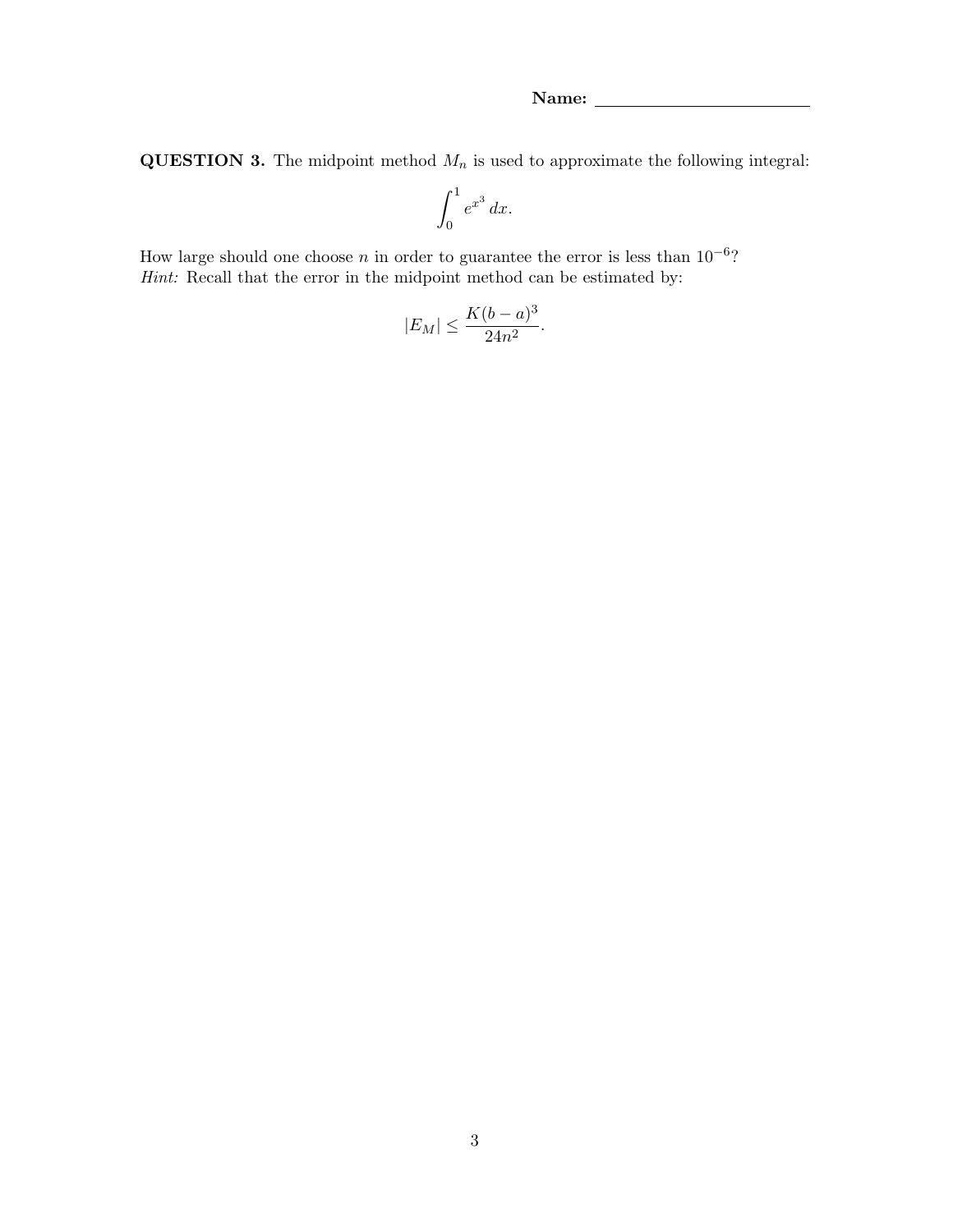QUESTION 4. Determine whether the following improper integral converges:

$$
\int_0^1 \frac{\sqrt{x^2+1}}{x} \, dx.
$$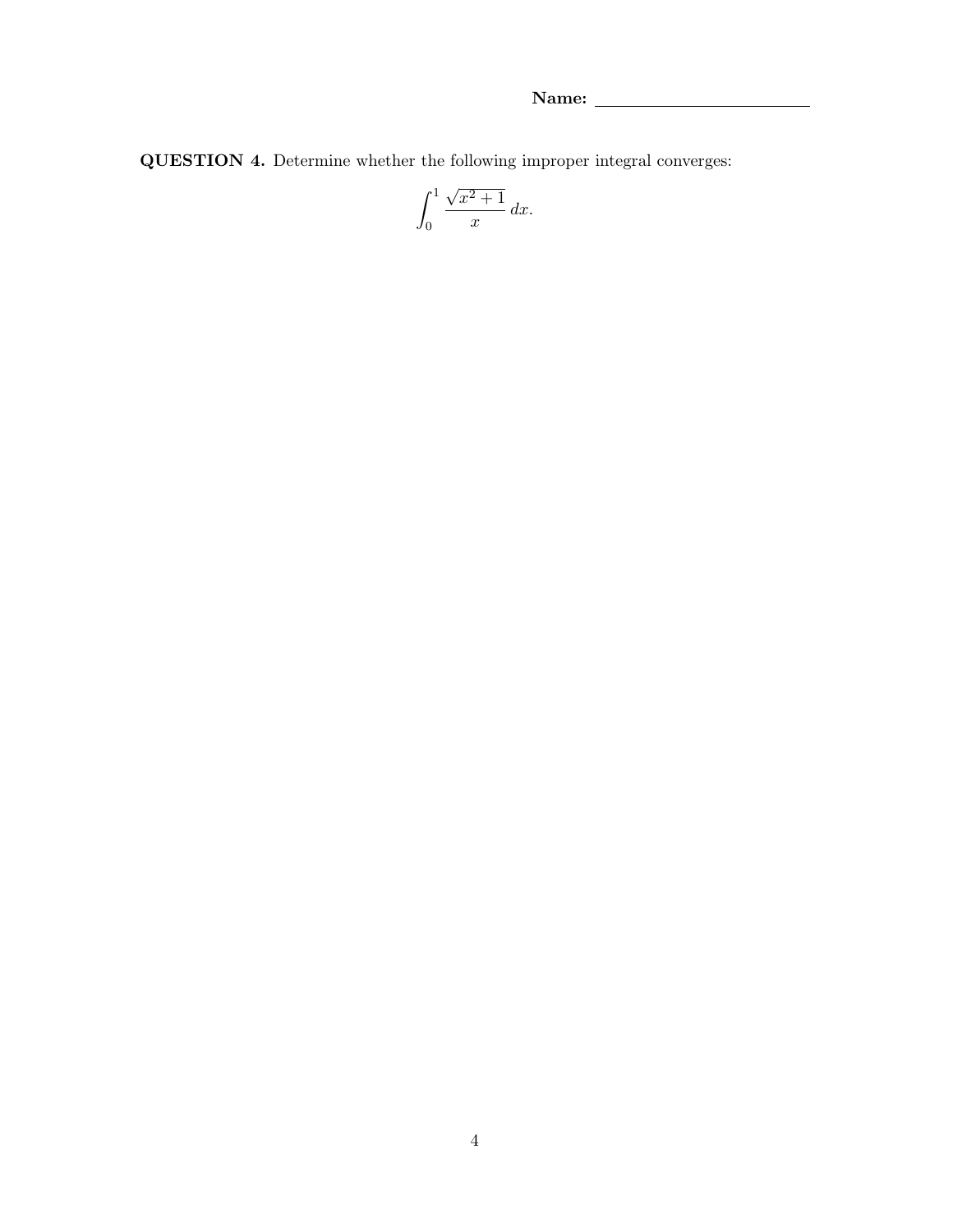QUESTION 5. Find the area bounded between the two curves:

$$
y = \sqrt{x}, \qquad y = |x - 2|.
$$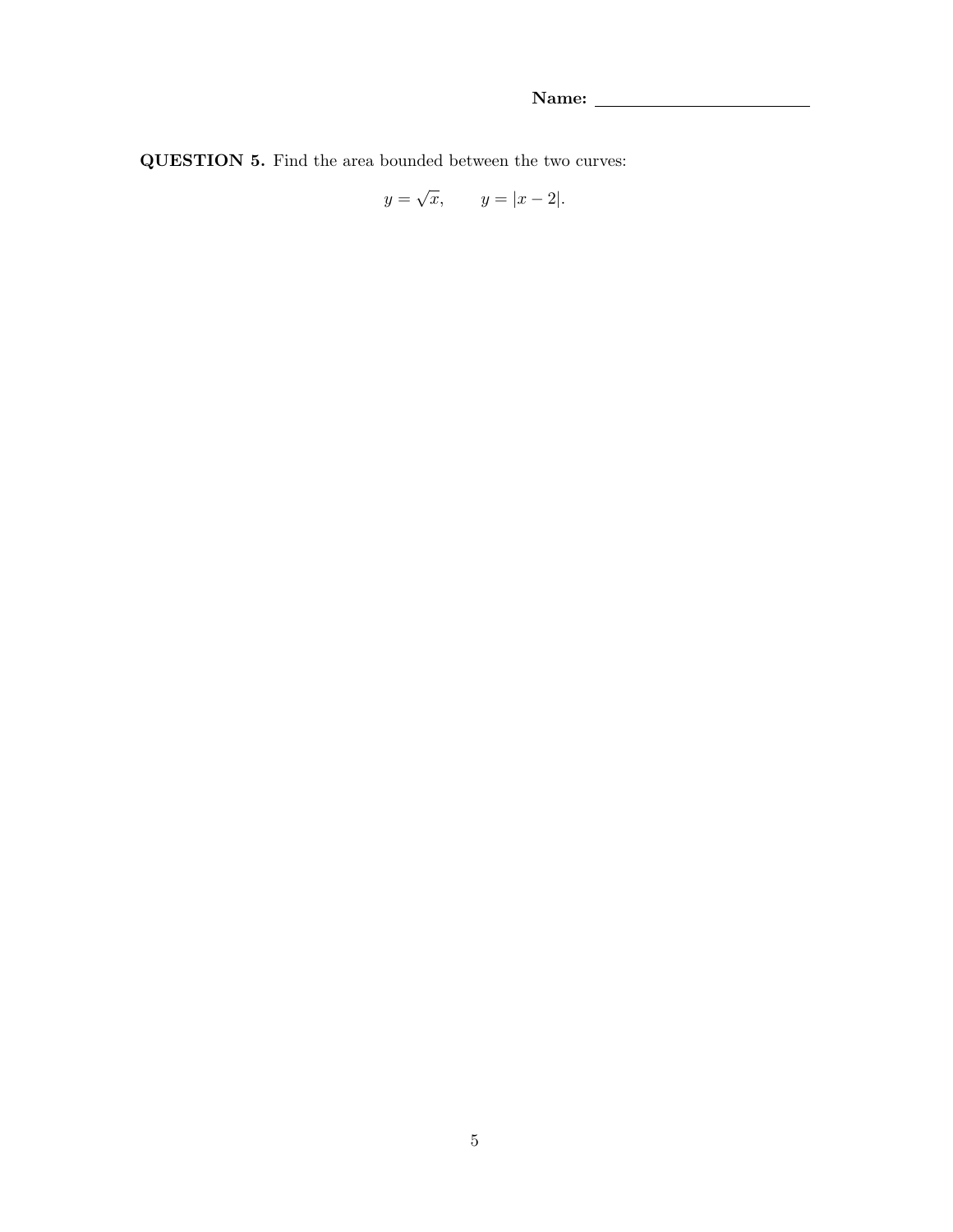Name: \_

QUESTION 6. Find the volume of the solid of revolution obtained by rotating the area under the curve

 $y = x \cos x$ ,  $0 \le x \le \pi/2$ ,

about the  $y\textrm{-axis:}$ 



Hint: Use cylindrical shells.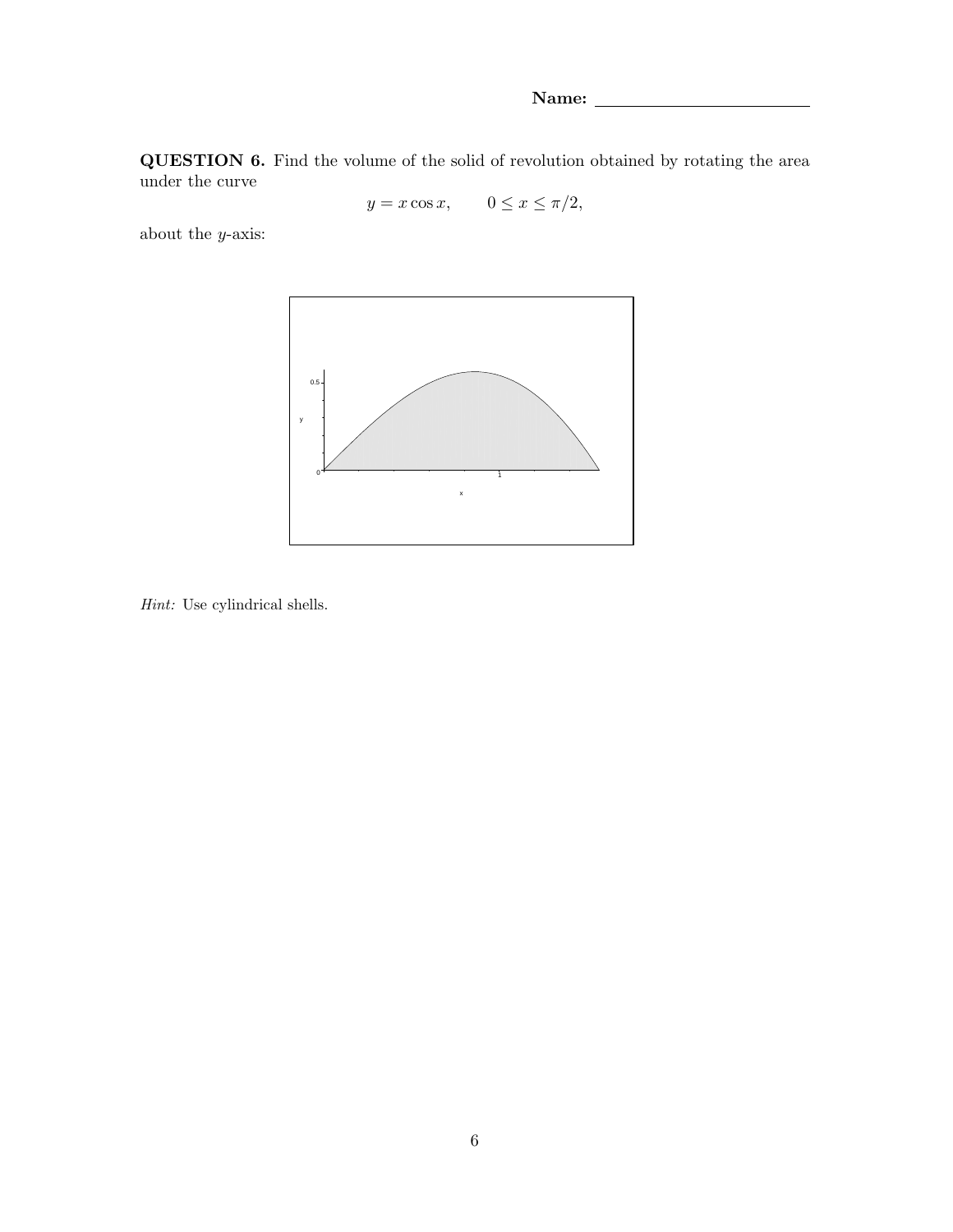QUESTION 7. Find the arclength of the curve:

$$
x = y^{3/2}, \quad 0 \le y \le 1.
$$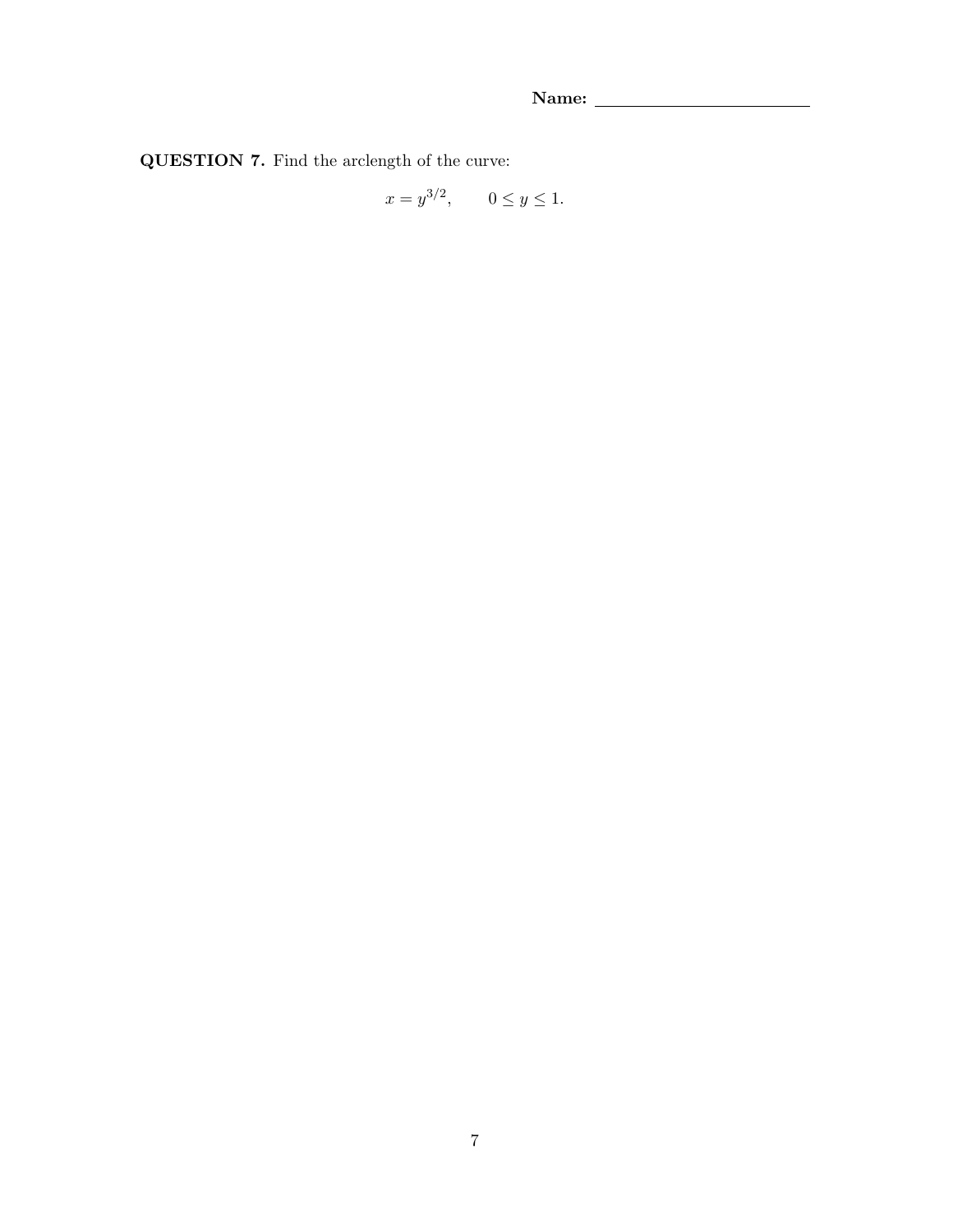QUESTION 8. Check that the function:

$$
f(x) = \begin{cases} \frac{1}{2}\sin x & \text{if } 0 \le x \le \pi \\ 0 & \text{otherwise} \end{cases}
$$

is a probability density function. Find the mean, standard deviation, and median.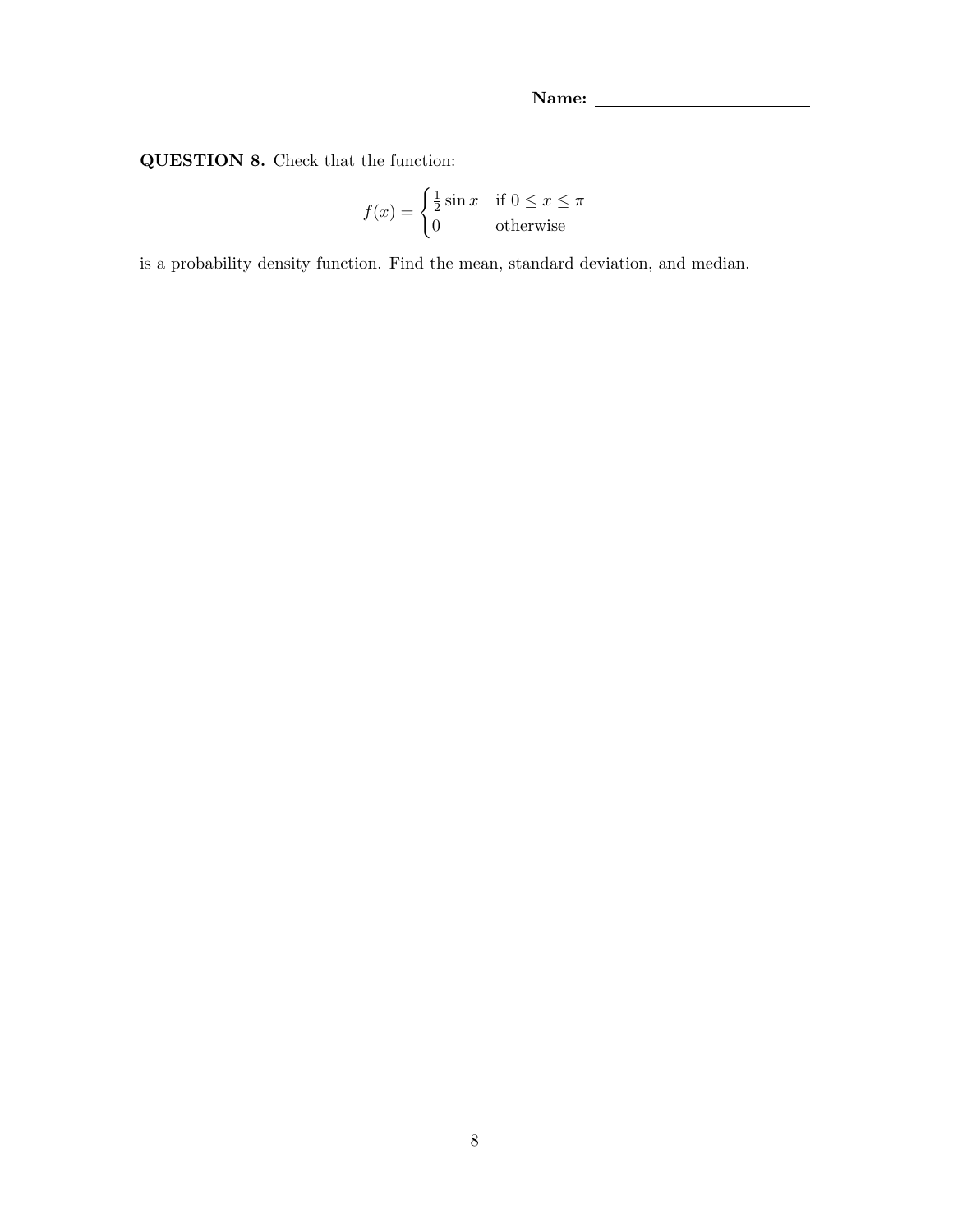**QUESTION 9.** Determine whether the sequence  $\left\{ \left(1 + \frac{3}{n}\right)^{4n} \right\}_{n=1}^{\infty}$ converges, and if it  $n=1$ does, find its limit. Justify your answer.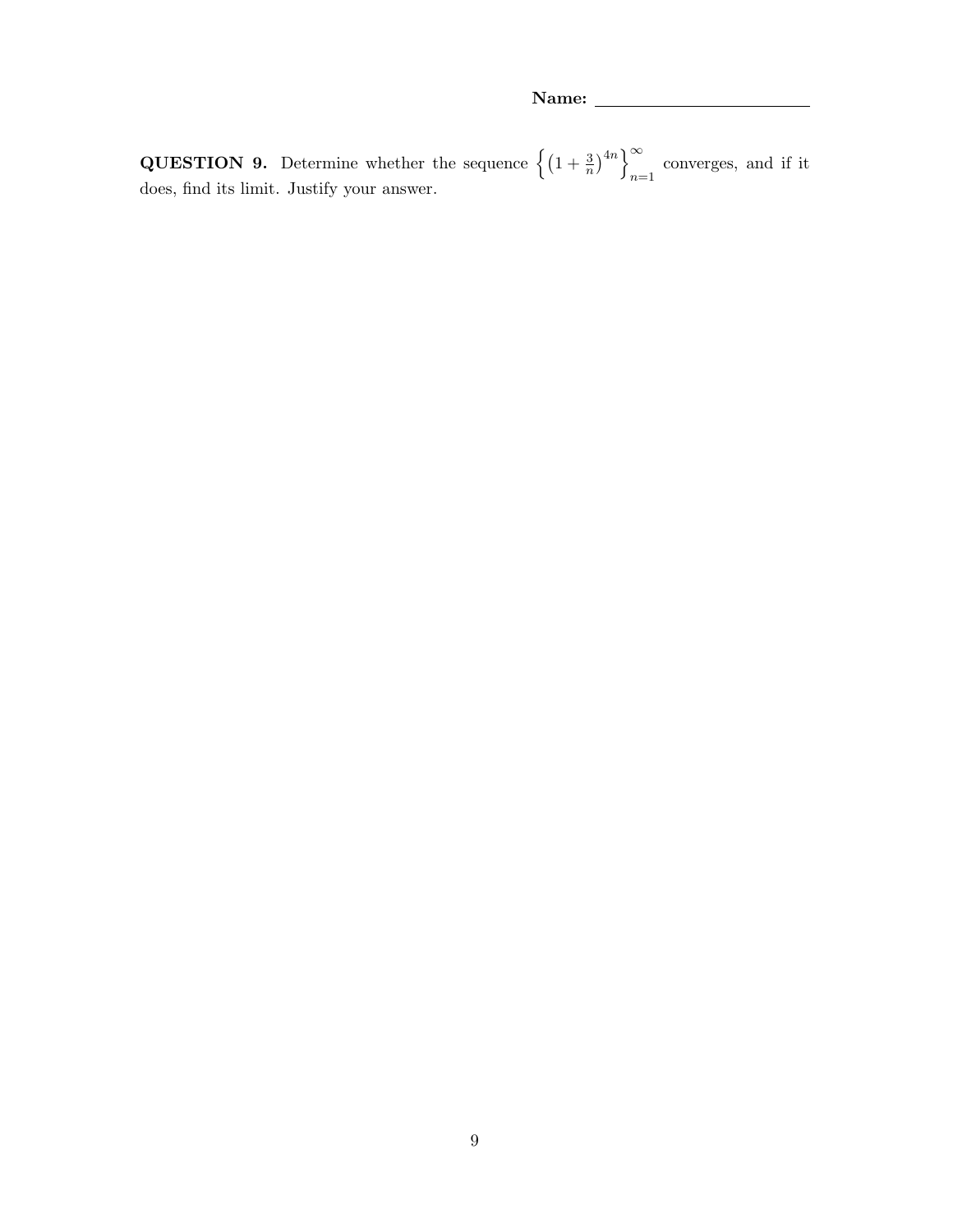QUESTION 10. Determine whether the following series converges, and if it does, find its sum: n

$$
\sum_{n=2}^{\infty} \left( -\frac{2}{3} \right)^{n}
$$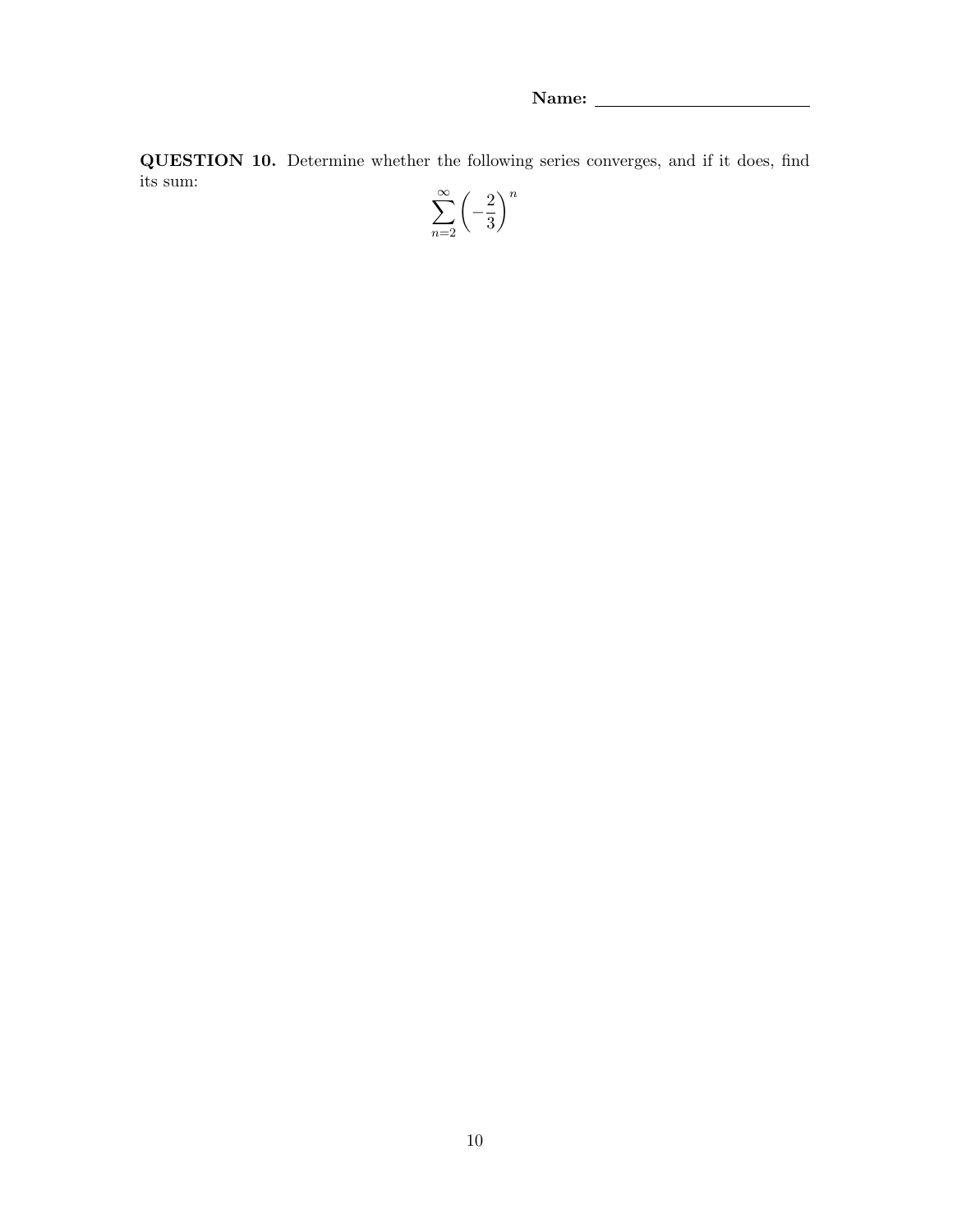QUESTION 11. Determine whether the following series converges:

$$
\sum_{n=1}^{\infty} \sin\left(\frac{1}{n}\right).
$$

Justify your answer.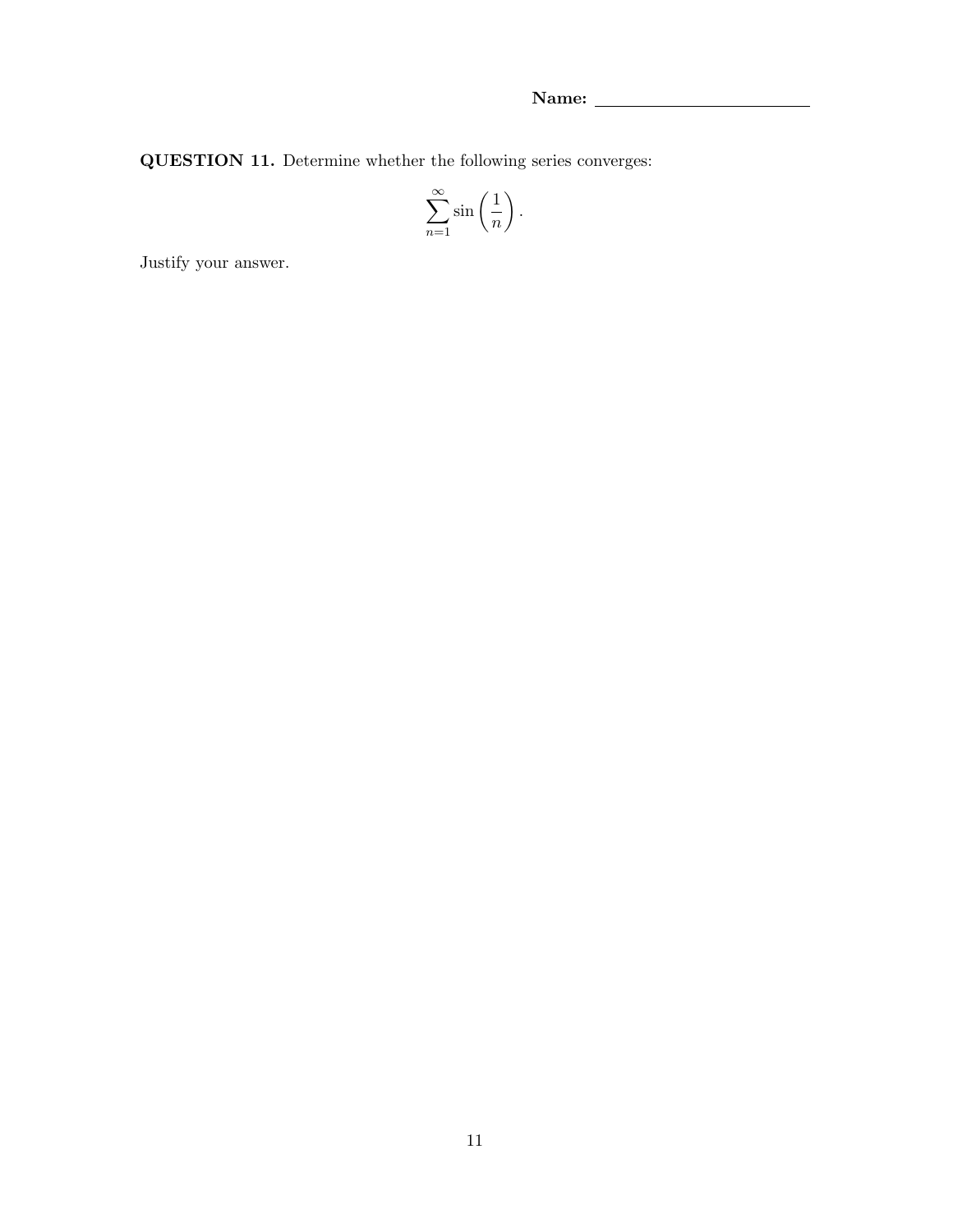QUESTION 12. Determine whether the following series converges, converges absolutely, or converges conditionally:

$$
\sum_{n=2}^{\infty} \frac{(-1)^n}{n \ln n}.
$$

Hint: Use the integral test.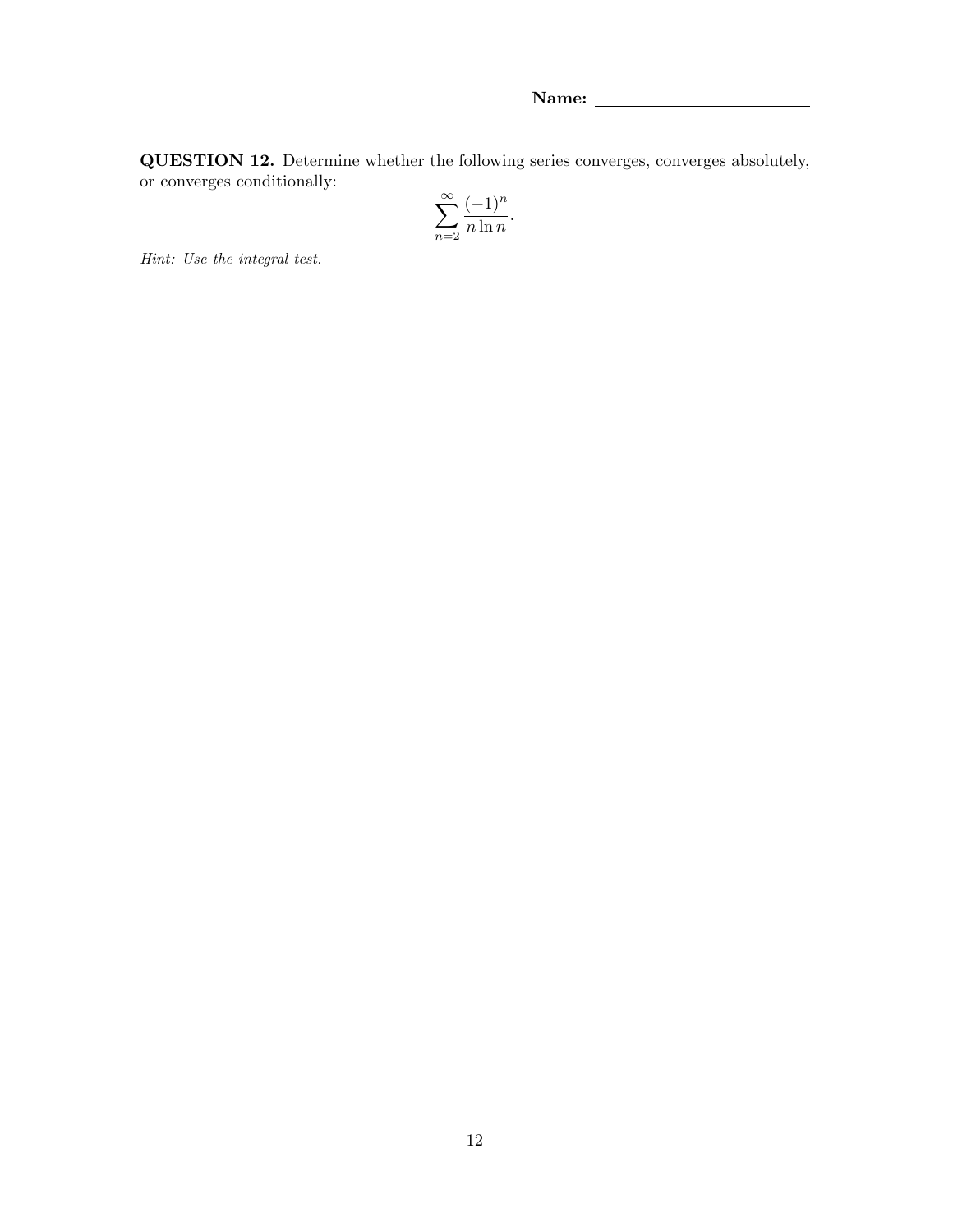QUESTION 13. Find the Maclaurin series for the function:

$$
f = \frac{1}{(1-x)^2}.
$$

Determine the interval of convergence.

*Hint*:  $1/(1-x)^2$  *is the derivative of*  $1/(1-x)$ *.*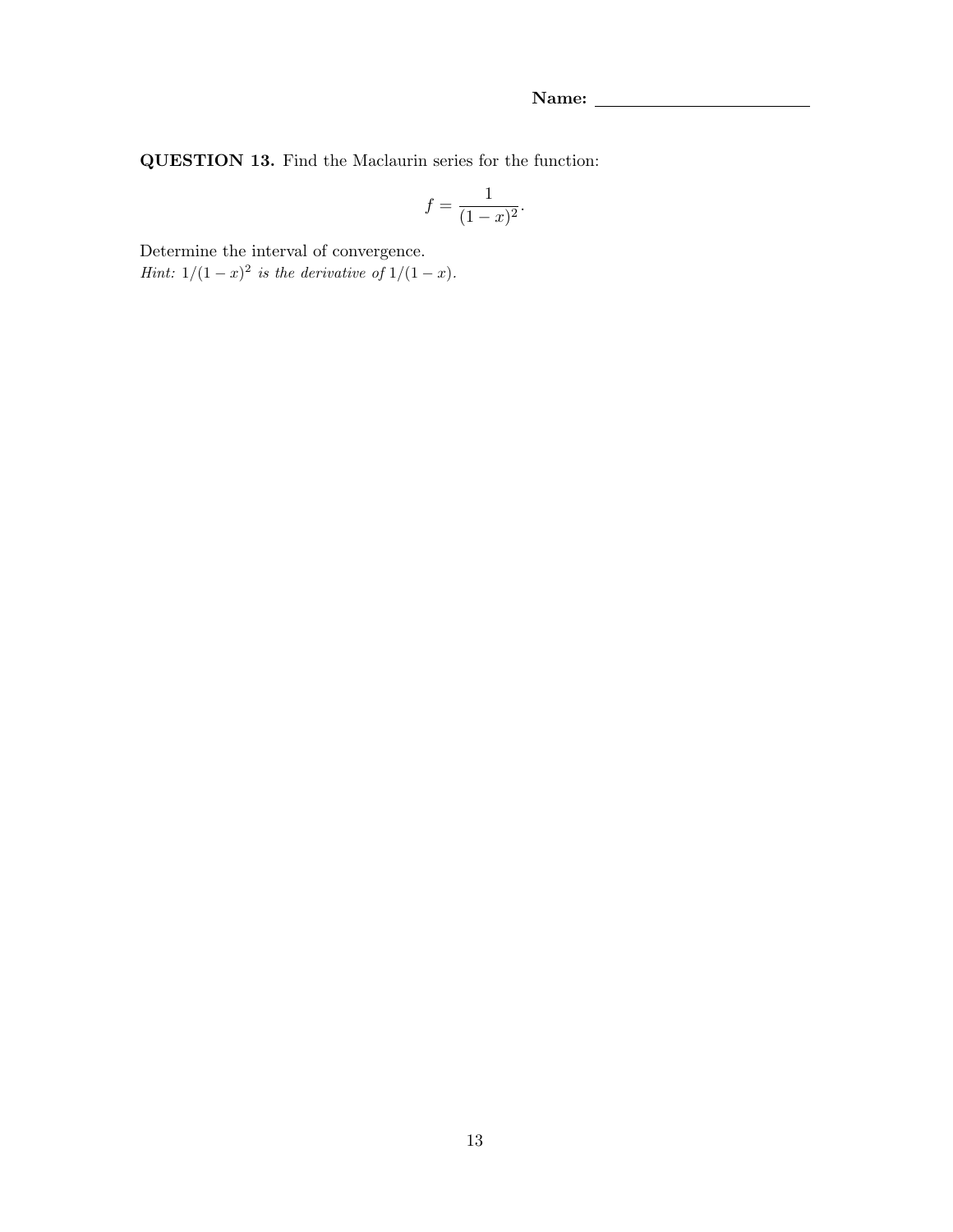QUESTION 14. Find the Maclaurin series for the function:

$$
f(x) = \ln(1 - x).
$$

Determine its interval of convergence.

*Hint*:  $ln(1-x)$  is the indefinite integral of  $-1/(1-x)$ .